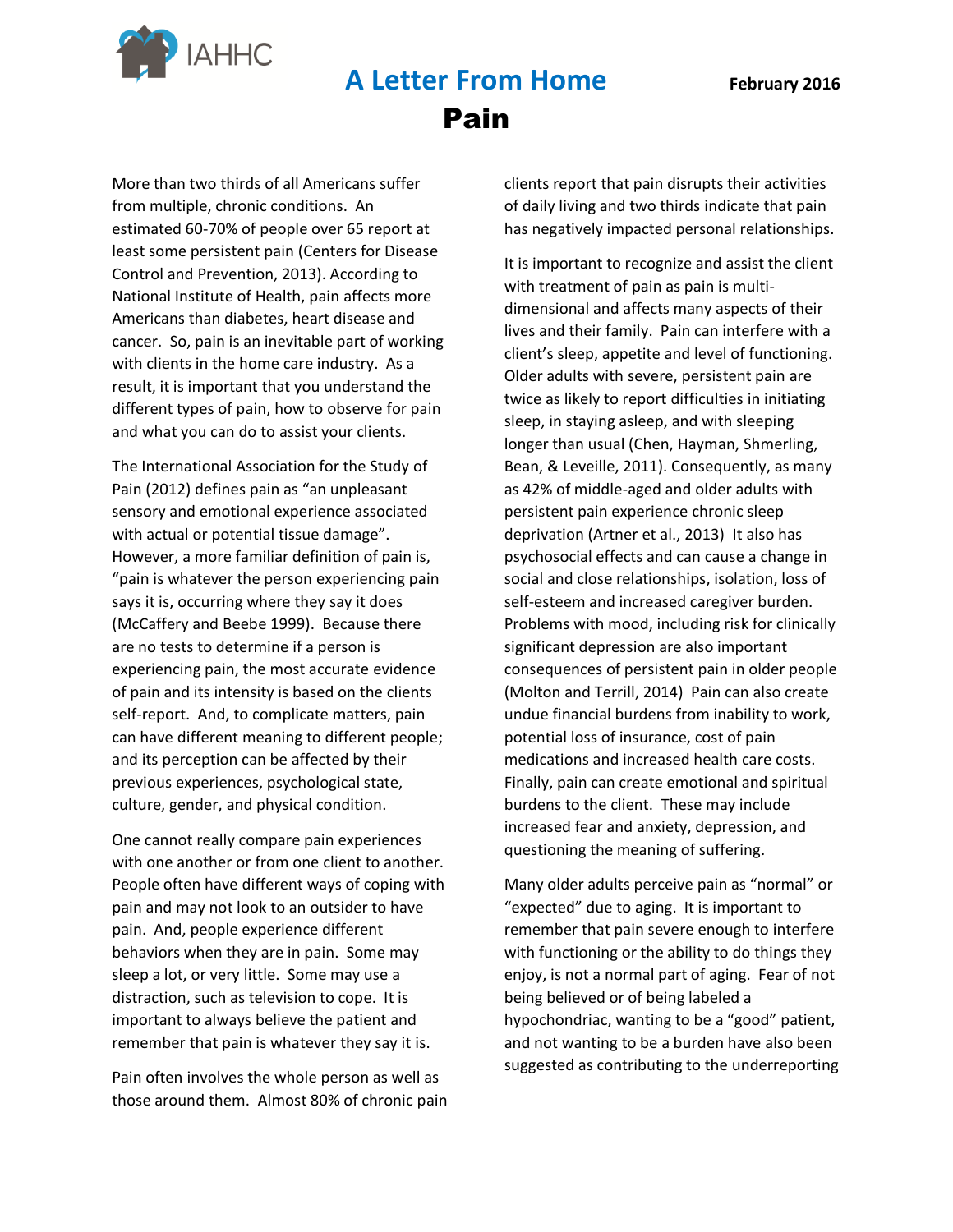

### **A Letter From Home February 2016**  Pain

or minimizing of pain symptoms in older people (Molton and Terrill, 2014)

In learning about pain, it is important to understand there are different types of pain. Acute pain generally starts suddenly and can cause a client's blood pressure and pulse to increase. It can cause sweating and tense muscles. Generally, acute pain is self-limiting and decreases as the problem is fixed and generally has a good response to analgesics. Acute pain can actually be a good thing as it allows us to know that there is something not right with our body, such as sore muscles, broken bones or a cut or burn.

Chronic pain in contrast, usually lasts for 3 months or longer and may not have an affect blood pressure or pulse. In chronic pain, the pain is no longer beneficial and has overstayed its welcome. Chronic pain has been associated with significant changes in personality, lifestyle, and functional ability. Examples of chronic pain include arthritis or low back pain.

Neuropathic pain results from an actual injury or dysfunction in nerves and arises from an abnormal processing of sensory input. It is often described as burning, shooting, tingling, numbness or electrical shock. Examples are shingles, pain after a stroke or phantom limb pain. Neuropathic pain can be difficult to treat and many conventional pain medications are not effective.

Somatic pain results from injury to parts of the body such as bones, joints, and soft tissues. It is usually well localized, and is often described as sharp, dull, aching, throbbing or gnawing. With somatic pain, the person can usually point to exactly where it hurts. This type of pain can usually be controlled with pain medications.

Visceral pain often results from inflammation, distention, or stretching of the internal organs. Often this pain is referred to distant sites, making it hard to pinpoint. It is described as cramping, aching, squeezing or pressure. Examples are bowel obstruction, appendicitis or gall bladder issues.

In addition to physical aspects of care, many often experience psychological or spiritual pain that may result from sadness or loss. This complicates the experience of pain and cannot be managed with medications.

One of the best ways you can help a client experiencing pain is to know what to observe for and what to ask a client so that you can report this to your supervisor, family, or health care provider. Some questions to ask:

- Where is the pain, ask for all sites
- How much does it hurt?
- When do you have pain?
- Describe your pain. They may use descriptive words such as dull, aching, stabbing, sharp
- What makes your pain better or worse?
- Does anything else affect your pain
- Is there something you can no longer do because of the pain?

Some clients are non-verbal or may be unable to report pain. Those who are cognitively impaired may be especially at high risk for under-treatment for pain. For those that are unable to verbalize pain, it is important to collaborate with the family and other caregivers and observe for physical signs of pain. Pain in those with dementia may contribute to problems such as aggression, agitation, withdrawal, and increased confusion. Pain in a person with dementia is often not interpreted in a normal way. Therefore, they may show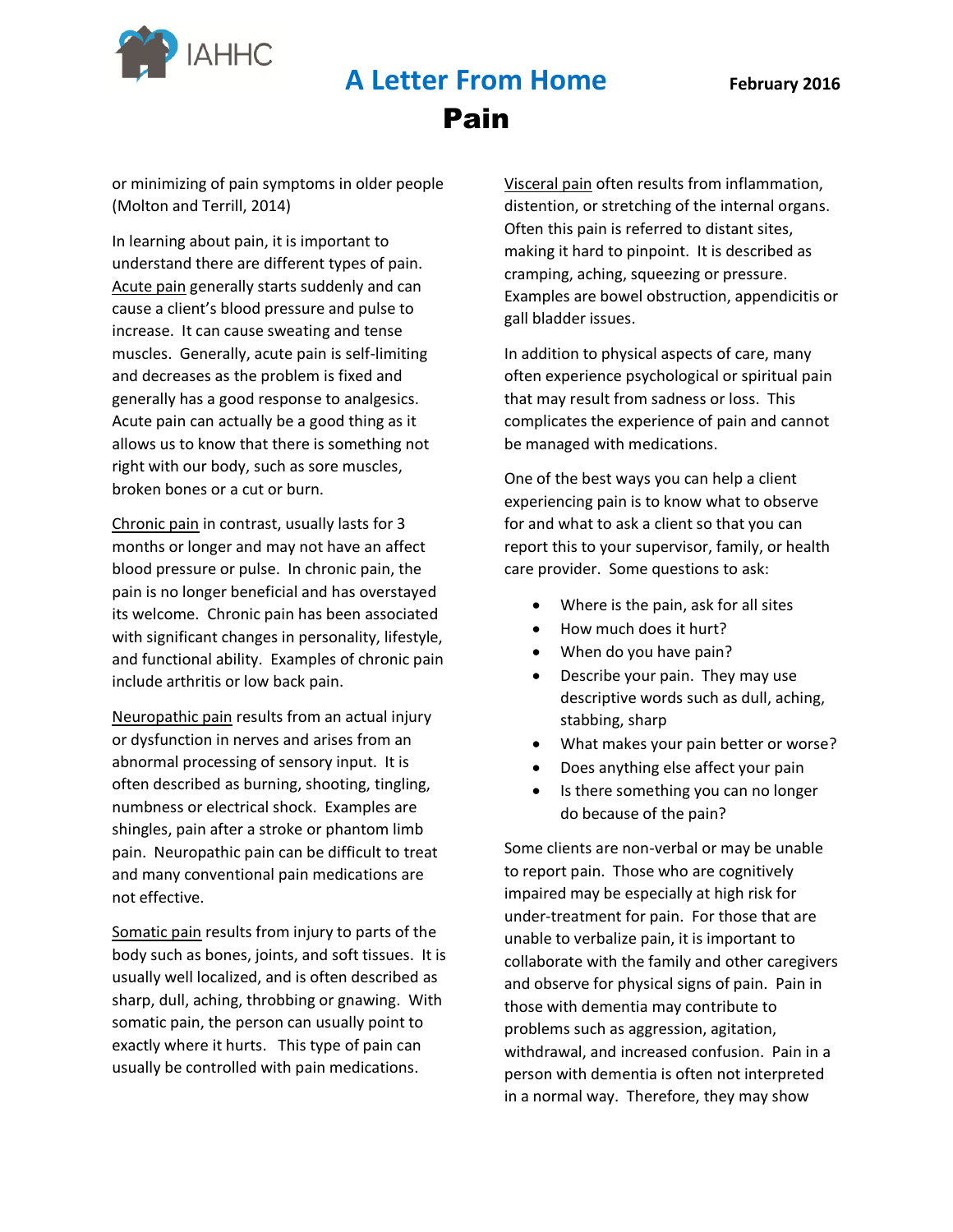

**A Letter From Home February 2016** 

Pain

little signs of pain, even when ambulating with a fracture, or may exhibit excessive reactions to a pain that may not usually cause significant pain. Carefully observe behavior and reactions of older adults with cognitive impairment for pain. Consider pain first with any change in behavior. Other signs of pain may be:

- Moans
- **Grunts**
- Signs
- Not wanting to move
- Restlessness and pacing
- **•** Grimacing
- Frowning, or wincing
- Increased pulse or breathing
- Resisting care
- Change in sleep or appetite
- Striking out

You will want to check your client for pain whenever they report pain, before, during and after care activities, when instructed and after pain medication s given.

#### Treatment

The benefits of well-controlled pain and the risks of analgesic use are complicated and often challenging for health care professionals and clients alike. There are many types of medications that are used to treat pain. The World Health Organization has a pain ladder that is the standard for medication treatment for pain.



Figure 1. WHO Three-step Pain Ladder. This analgesic step ladder has been the treatment standard most used during the past 3 decades.

Step 1 pain medications such as acetaminophen (Tylenol) or anti-inflammatory drugs such as ibuprofen or aspirin are sometimes not indicated for certain populations due to the increased risk of adverse effects, especially gastrointestinal bleeding and kidney and liver impairments. Acetaminophen overdose sends as many as 78,000 Americans to the emergency room annually and results in 33,000 hospitalizations a year, federal data shows. It is estimated that over 16,000 NSAID (nonsteroidal anti-inflammatory drugs) related deaths occur each year among patients with arthritis, making it the fifteenth most common cause of death in the US. But, when used as directed, these medications can be very effective for treating mild pain. They may be used alone or as an addition to other pain medications to help treat pain. If the client is taking acetaminophen or ibuprofen, they must make sure that other over the counter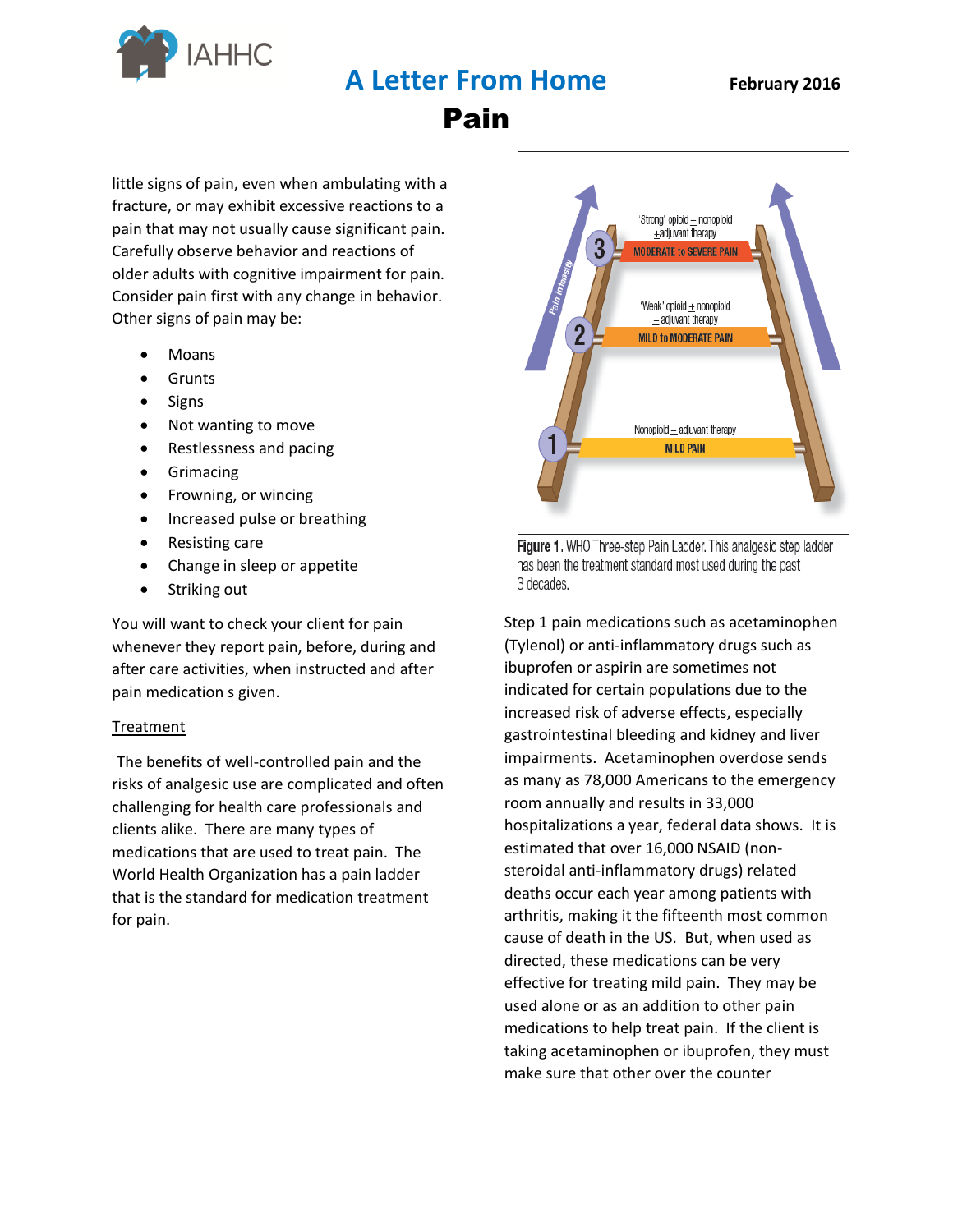

# **A Letter From Home February 2016**  Pain

medications, such as cold medications that may contain these ingredients, are not given as there is a ceiling dose on these medications. This means there is an upper limit to the amount of these medications that should be taken. Older clients and other special groups often have a lower daily suggested dose.

Adjuvant drugs have been developed for purposes other than to relieve pain, but are thought to alter or modulate the perception of pain. Many of these medications are antidepressants or anti-seizure mediations. They may be used alone or in combination with nonopioid or opioid analgesics. They are usually most effective for neuropathic types of pain

Opioid medications are used for acute pain as well as chronic pain. Opioids can be long acting for more continuous pain, or short-acting for acute pain needs. Opioids can have several side effects, some of which will resolve in a few days, others that persist while the client is taking the mediation.

Sedation and impaired cognition may occur when opioid analgesics are initiated or the dose is increased. Opioids can be safely used with clients but careful observation for side effects and toxicity should occur. Older clients are often hesitant to use opioid medications, because they fear they will become addicted. And while addiction can occur, it is rare in older adults who are using their mediation for pain management.

Some of the most common opioid side effects include:

Constipation: The primary side effect to opioid treatment is constipation. Tolerance to this side effect does NOT occur. So if a client is taking a narcotic pain medication, they will develop constipation because opioids delay

gastric emptying, slow bowel motility and decrease peristalsis. Diet and exercise will beimportant if tolerated. It will also be critical to increase fluids as possible.

Itching: Itching may occur with the use of certain opioids, especially those with morphine. The itching may be generalized but is usually localized to face, neck and chest. It is usually not accompanied by a rash. The client may need to use an oatmeal bath or notify the MD for additional symptom relief. Itching usually resolves in a few days, but if not, the MD may need to be contacted to change medications.

Nausea/Vomiting: This may occur for a number of reasons including slowing of the GI tract, the effects on a client's balance and equilibrium of inner ear or stimulation to the chemoreceptor trigger zone in the brain. Nausea/vomiting also generally resolves after a few days, but the MD may need to be contacted so that medications can be used to combat the nausea.

Balance/falls: Older adults, particularly, should be regularly monitored for their fall risk while taking pain medications.

Respiratory depression: When many people think about the use of opioid pain medication, they are often concerned about respiratory depression. However, it is very rare to have this side effect in a client who has been receiving pain medication for more than a few weeks. If a client or family is concerned about respiratory depression, they can monitor the client's sedation and respiratory rate every 1-2 hours for the first 24 hours or after a dose increase.

When a client has persistent pain, it is often best for them to take their pain medications around the clock, meaning at regularly